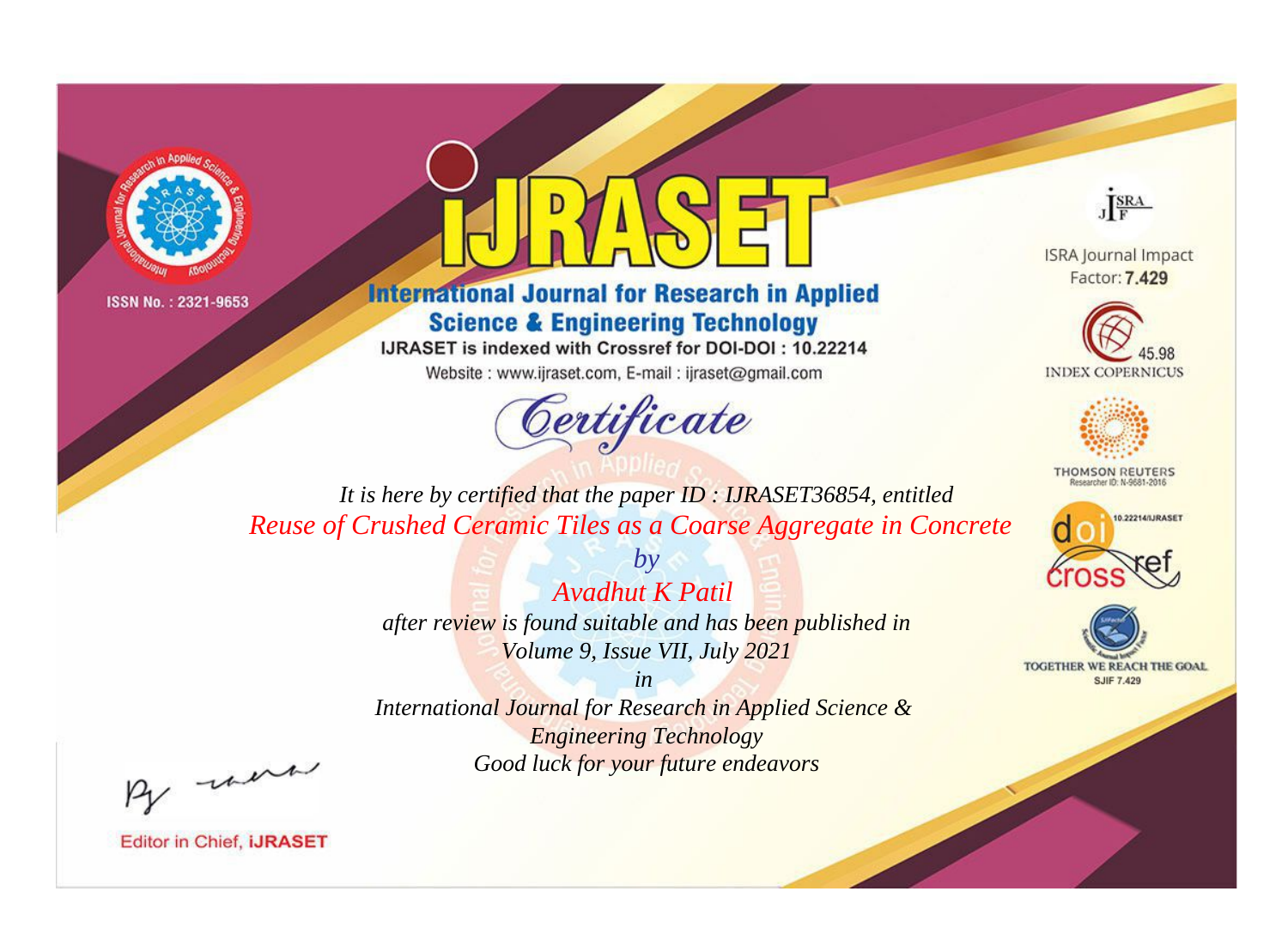



**International Journal for Research in Applied Science & Engineering Technology** 

IJRASET is indexed with Crossref for DOI-DOI: 10.22214

Website: www.ijraset.com, E-mail: ijraset@gmail.com



JERA

**ISRA Journal Impact** Factor: 7.429





**THOMSON REUTERS** 



TOGETHER WE REACH THE GOAL **SJIF 7.429** 

*It is here by certified that the paper ID : IJRASET36854, entitled Reuse of Crushed Ceramic Tiles as a Coarse Aggregate in Concrete*

> *Ajay B Patil after review is found suitable and has been published in Volume 9, Issue VII, July 2021*

*by*

*in* 

*International Journal for Research in Applied Science & Engineering Technology Good luck for your future endeavors*

By morn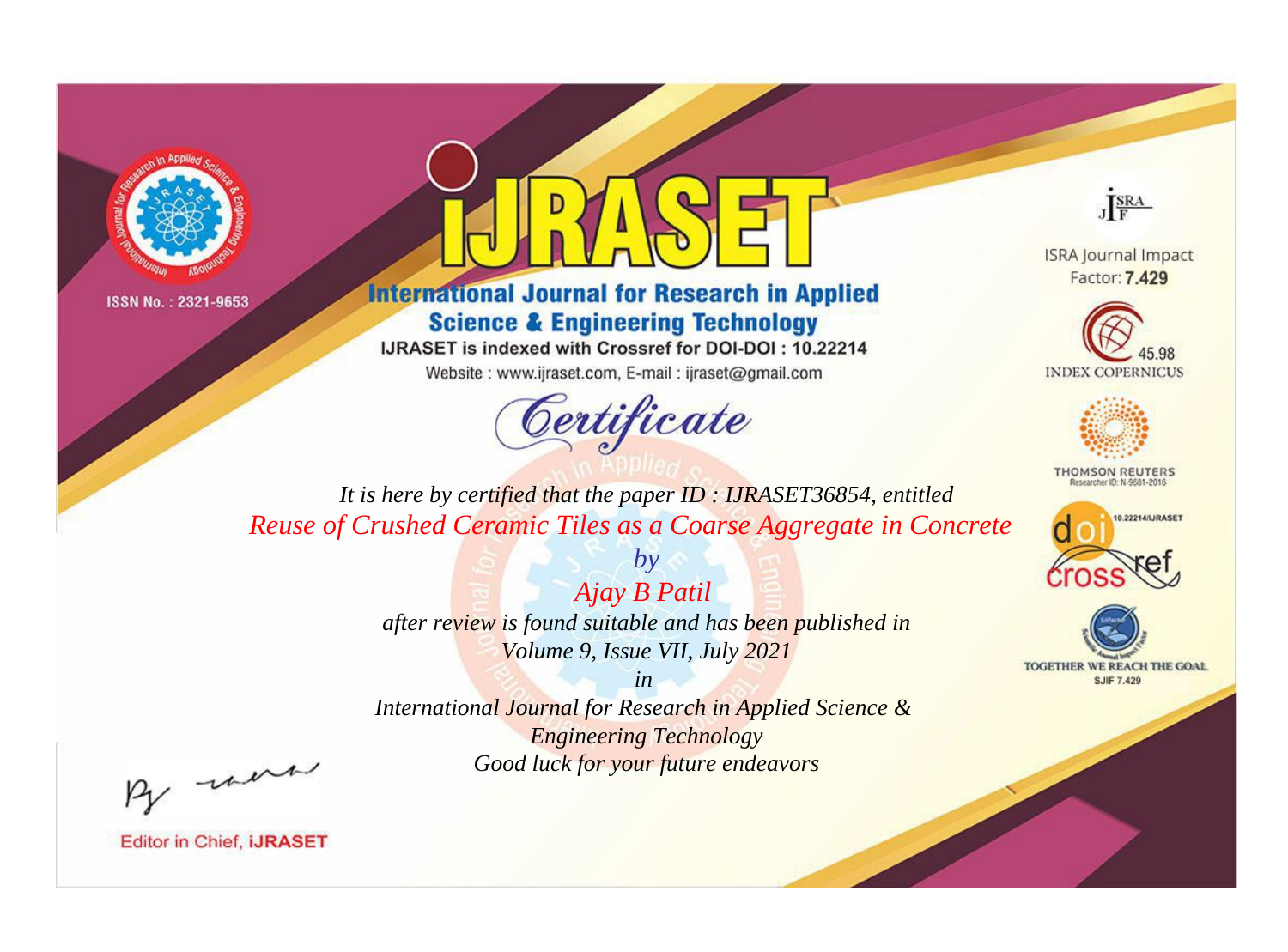



**International Journal for Research in Applied Science & Engineering Technology** 

IJRASET is indexed with Crossref for DOI-DOI: 10.22214

Website: www.ijraset.com, E-mail: ijraset@gmail.com



JERA

**ISRA Journal Impact** Factor: 7.429





**THOMSON REUTERS** 



TOGETHER WE REACH THE GOAL **SJIF 7.429** 

*It is here by certified that the paper ID : IJRASET36854, entitled Reuse of Crushed Ceramic Tiles as a Coarse Aggregate in Concrete*

> *Sachin V Sutar after review is found suitable and has been published in Volume 9, Issue VII, July 2021*

*by*

*in* 

*International Journal for Research in Applied Science & Engineering Technology Good luck for your future endeavors*

By morn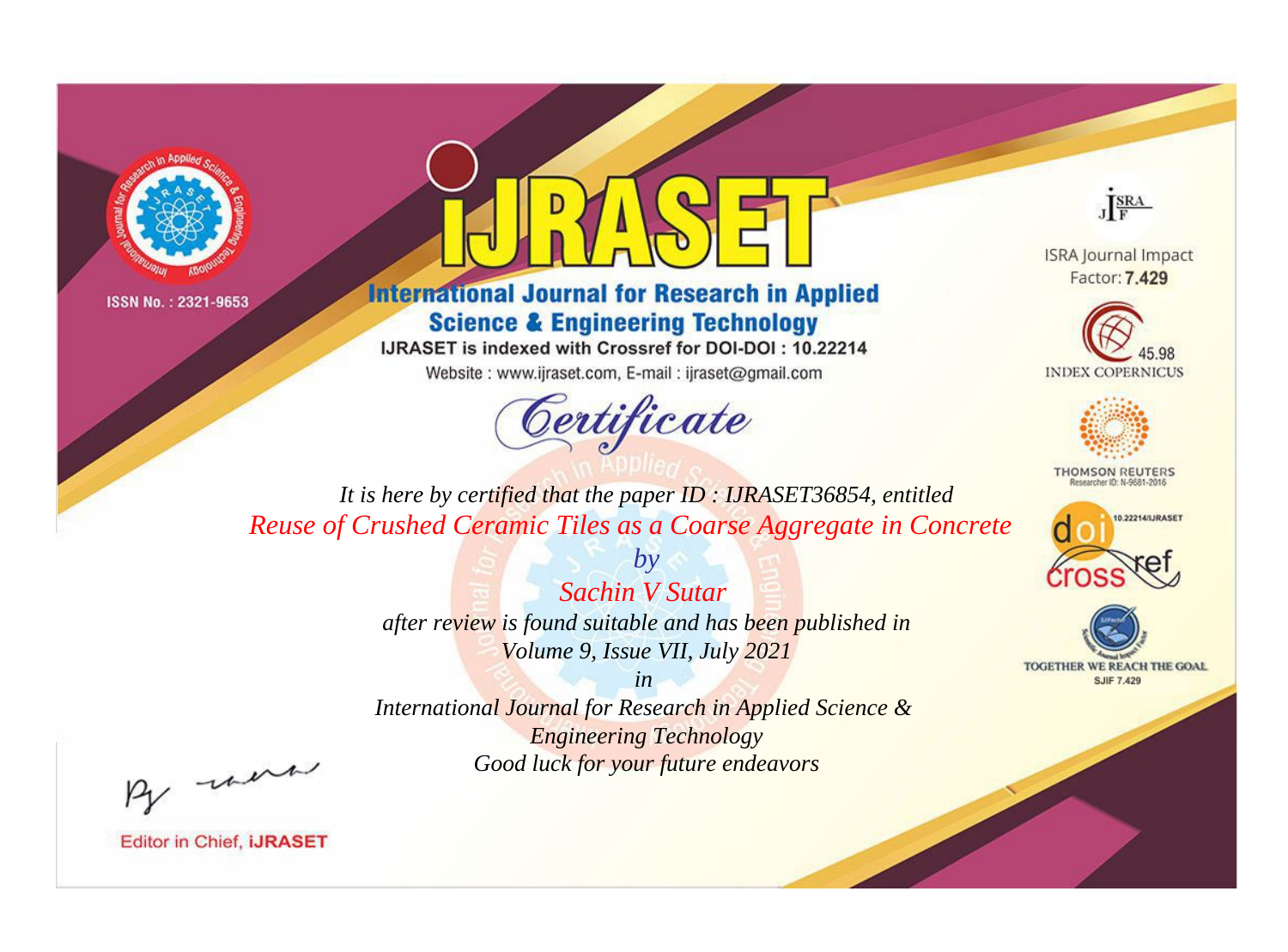



**International Journal for Research in Applied Science & Engineering Technology** 

IJRASET is indexed with Crossref for DOI-DOI: 10.22214

Website: www.ijraset.com, E-mail: ijraset@gmail.com



JERA

**ISRA Journal Impact** Factor: 7.429





**THOMSON REUTERS** 



TOGETHER WE REACH THE GOAL **SJIF 7.429** 

*It is here by certified that the paper ID : IJRASET36854, entitled Reuse of Crushed Ceramic Tiles as a Coarse Aggregate in Concrete*

> *Nilesh S. Pawar after review is found suitable and has been published in Volume 9, Issue VII, July 2021*

*by*

*in* 

*International Journal for Research in Applied Science & Engineering Technology Good luck for your future endeavors*

By morn